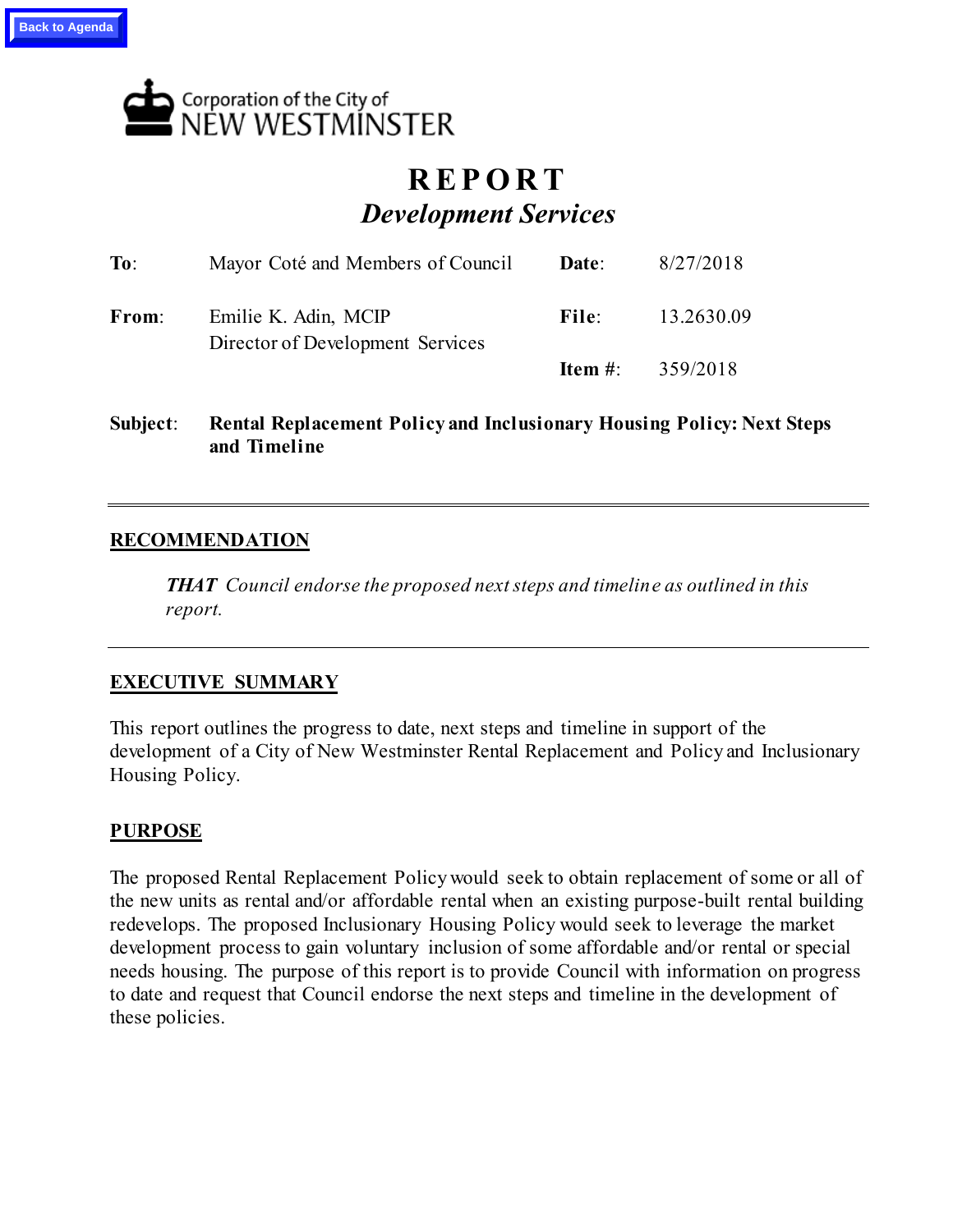# **POLICY AND REGULATIONS**

## **Official Community Plan**

The Official Community Plan (2017) includes the following goal:

*New Westminster's neighbourhoods are great places to live and have diverse housing choices that meet the needs of the community.*

# **Affordable Housing Strategy**

The Affordable Housing Strategy (2010) contains the following two goals:

- *1. To preserve and enhance New Westminster's stock of safe, appropriate and affordable rental housing.*
- *2. To improve the choice of housing for New Westminster's low and moderate income residents and households with unique needs.*

## **Secured Market Rental Housing Policy**

The Secured Market Rental Housing Policy (2013) contains strategies and actions aimed at retaining, renewing and enhancing the supply of secured market rental housing.

## **BACKGROUND**

#### **Previous Council Direction**

On January 18, 2018, Council endorsed a work plan and consultation process in support of the development of a Rental Replacement Policy and Inclusionary Housing Policy and approved an amount of \$40,000 from the Affordable Housing Amenity Provision Capital Reserve Fund to cover the cost of a Land Economics Analysis to support this work.

#### **DISCUSSION**

The following outlines progress to date on the Rental Replacement Policy, which would seek to obtain replacement of some or all of the new units as rental and/or affordable rental when an existing purpose-built rental building redevelops, and the Inclusionary Housing Policy, which would seek to leverage the market development process to gain voluntary inclusion of some affordable and/or rental or special needs housing. The work to develop both policies has proceeded together and has focused on two inter-related elements: the economic viability of leveraging the market to secure the units; and, suitable ownership and management structures for the long-term operation of the resulting below market units.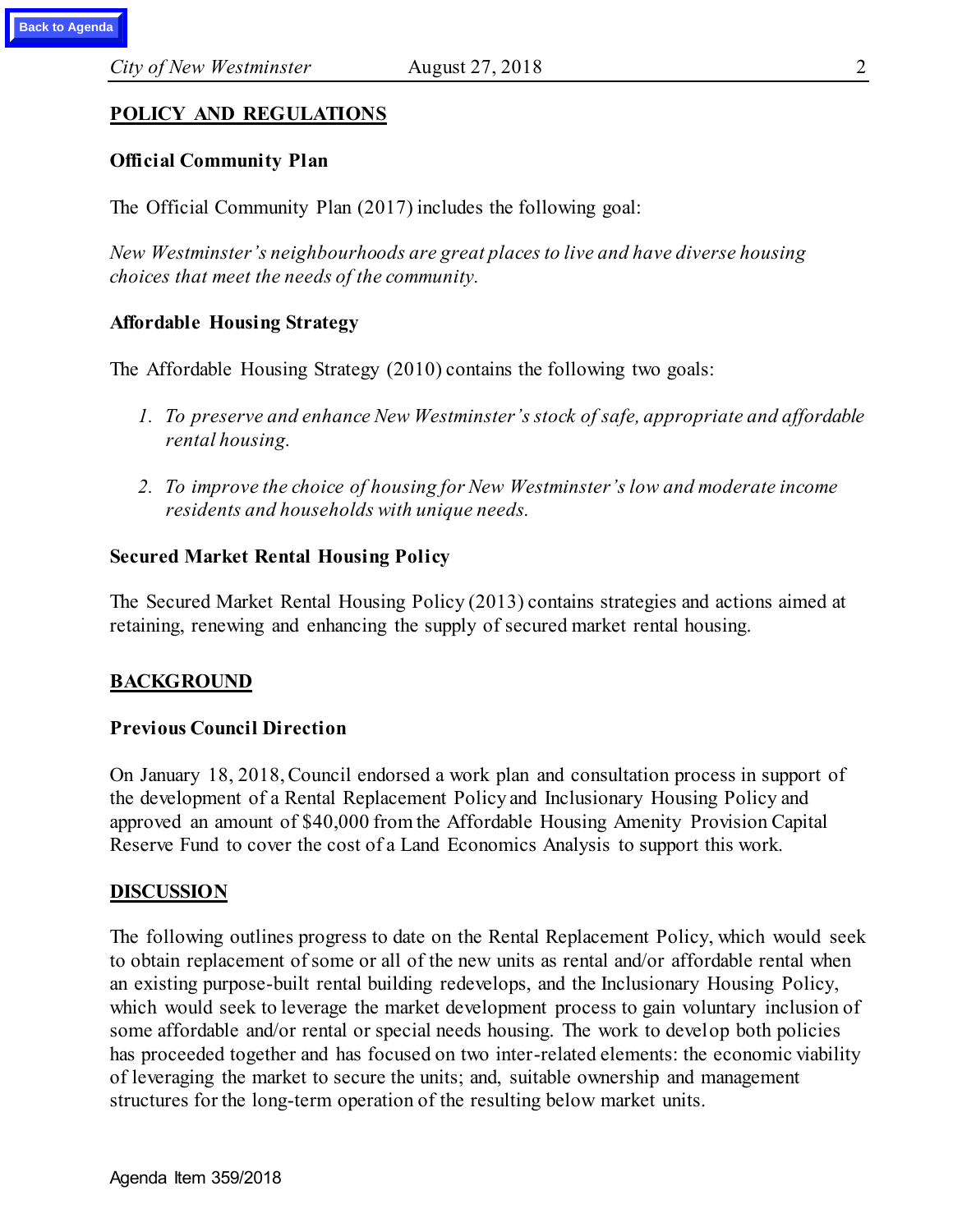# **Step 1: Guiding Principles and Gap Analysis** (Winter 2017)

Staff developed guiding principles for the Rental Replacement Policy and Inclusionary Housing Policy. These guiding principles frame policy development in order to achieve desired outcomes and avoid unintended consequences. Staff also undertook a gap analysis using 2016 Census and other data to determine the existing and emerging need for affordable rental housing in New Westminster, and compiled an inventory of the existing purpose-built market rental housing stock.

## **Step 2: Case Study Research** (Winter 2017)

Staff undertook a comparative analysis of Rental Replacement Policies and Inclusionary Housing Policies in Metro Vancouver municipalities, with the intent that the learnings from this review would inform the development of the City's Rental Replacement and Inclusionary Housing policies. This included other municipalities' approaches to both securing the units and ownership and management of the units.

## **Step 3: Internal Stakeholder Consultation** (Winter 2017)

Staff consulted with the Development Services team (Planning, Building, and Integrated Services) on the principles and framing questions for the Land Economics Analysis, as well as land use implications of these potential policies. Staff also liaised with staff from peer municipalities and non-profit housing organizations (through the BC Non-Profit Housing Association) in a workshop in January 2018 regarding experiences and issues with long term management of these units, as well as the expectations of non-profit housing providers vis-àvis managing non-market units gained through inclusionary policies.

## **Step 4: Land Economics Analysis (consultant)** (Winter 2017 / Spring 2018)

A leading Urban Land Economics firm (Coriolis Land Economists) was contracted to undertake an economic analysis of: (1) one-to-one replacement of existing purpose built rental units in redevelopment situations; and, (2) securing non-market units in rental replacement and new rental and strata residential projects. Staff took the opportunity to expand the scope of work to include a review of the economics of the Secure Market Rental Policy, now in its fifth year, in order to determine if any improvements were feasible at this time.

The economic analysis considered alternate inclusionary and rental replacement scenarios with different ownership and management options on typical case study sites in New Westminster taking account of current Council policies (Official Community Plan, Family Friendly Policy, Density Bonus Policy, Tenant Relocation Policy, etc.). Staff anticipate presenting the findings from the Land Economics Analysis on October 1, 2018.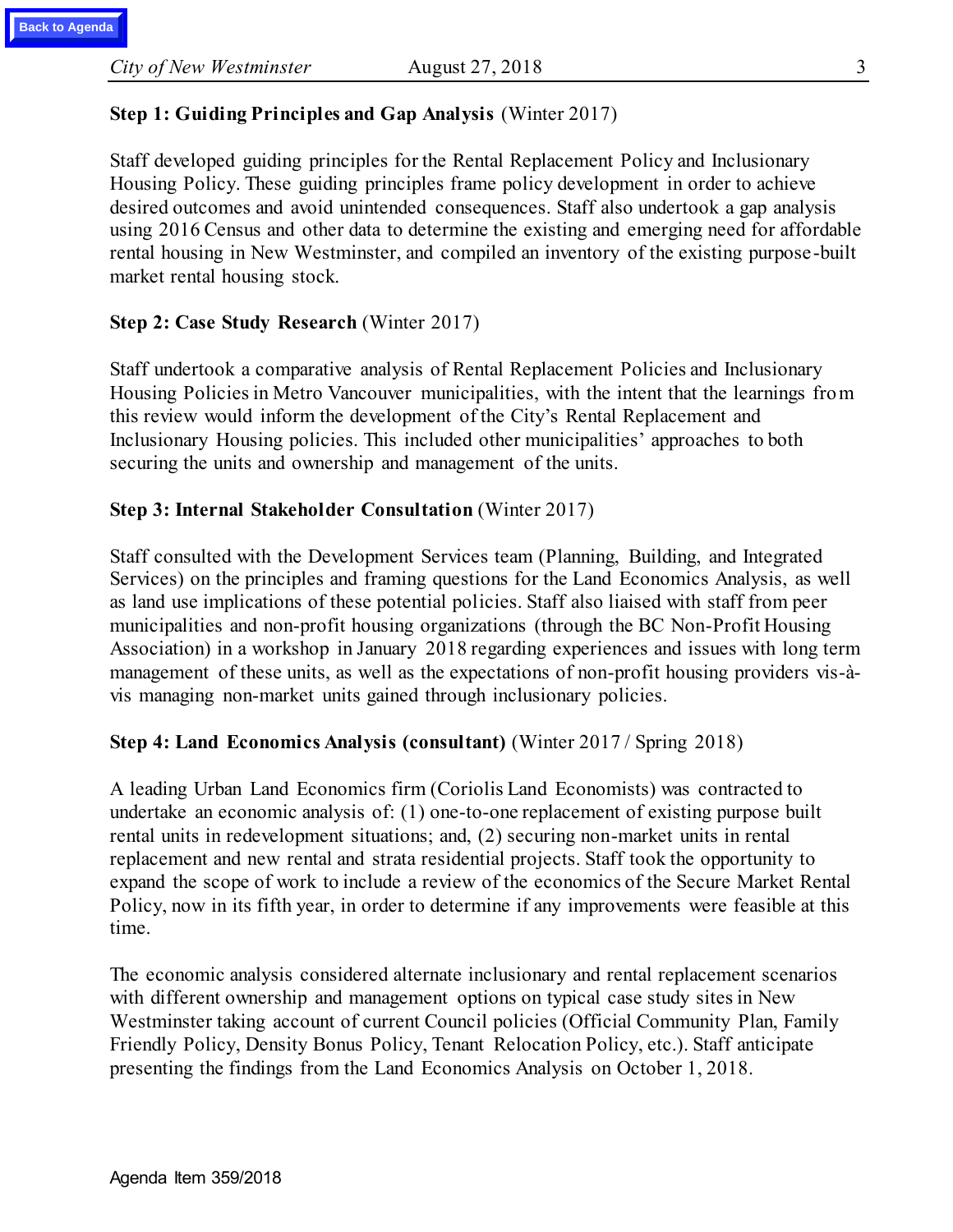## **Step 5: Policy Development** (Summer 2018)

Staff and the housing policy consultant presented findings from the Land Economics Analysis to the Mayors Task Force on Housing Affordability at its meeting of August 14, 2018. Work is underway to develop a draft Rental Replacement Policy and draft Inclusionary Housing Policy, grounded in the guiding principles and informed by the gap analysis, case study research, stakeholder engagement to date, and the land economics findings. Next steps include bringing a Report to Council on October 1, 2018 with draft policies for Council consideration and to request Council approval to initiate pubic and stakeholder consultation on the draft policies.

## **Step 6: Stakeholder Consultation** (Fall 2018)

A consultation program with stakeholders, including residents, the development community, non-profit housing providers, and others, on the draft Rental Replacement Policy and draft Inclusionary Housing Policy, is proposed for November / December 2018. Preliminary plans are being made that include: a discussion with the Community and Social Issues Committee; a meeting with the Urban Development Institute Local Liaison Committee; inclusive of CAPREIT, which has significant rental holdings in New Westminster and other major rental property owners; a public open house for the public and non-profit housing providers; and, an online survey for residents to provide feedback on the draft policies.

## **Step 7: Council Consideration of the Policies** (Early 2019)

The Rental Replacement Policy and Inclusionary Housing Policy would be presented to Council for review and consideration of endorsement in January or February 2019.

#### **Next Steps and Timeline**

The table below outlines the next steps and timeline to complete the work.

| <b>Task</b>                                            | <b>Target Date</b>         |
|--------------------------------------------------------|----------------------------|
| Regular Council Report – update on progress to date,   |                            |
| next steps and timeline                                | August 27, 2018            |
| Regular Council Report – draft policies for            |                            |
| consideration and request for approval to initiate     |                            |
| consultation                                           | October 1, 2018            |
| Public and Stakeholder Consultation                    | November / December 2018   |
| Regular Council Report - Rental Replacement and        |                            |
| Inclusionary Housing policies presented to Council for |                            |
| endorsement                                            | January / February<br>2019 |